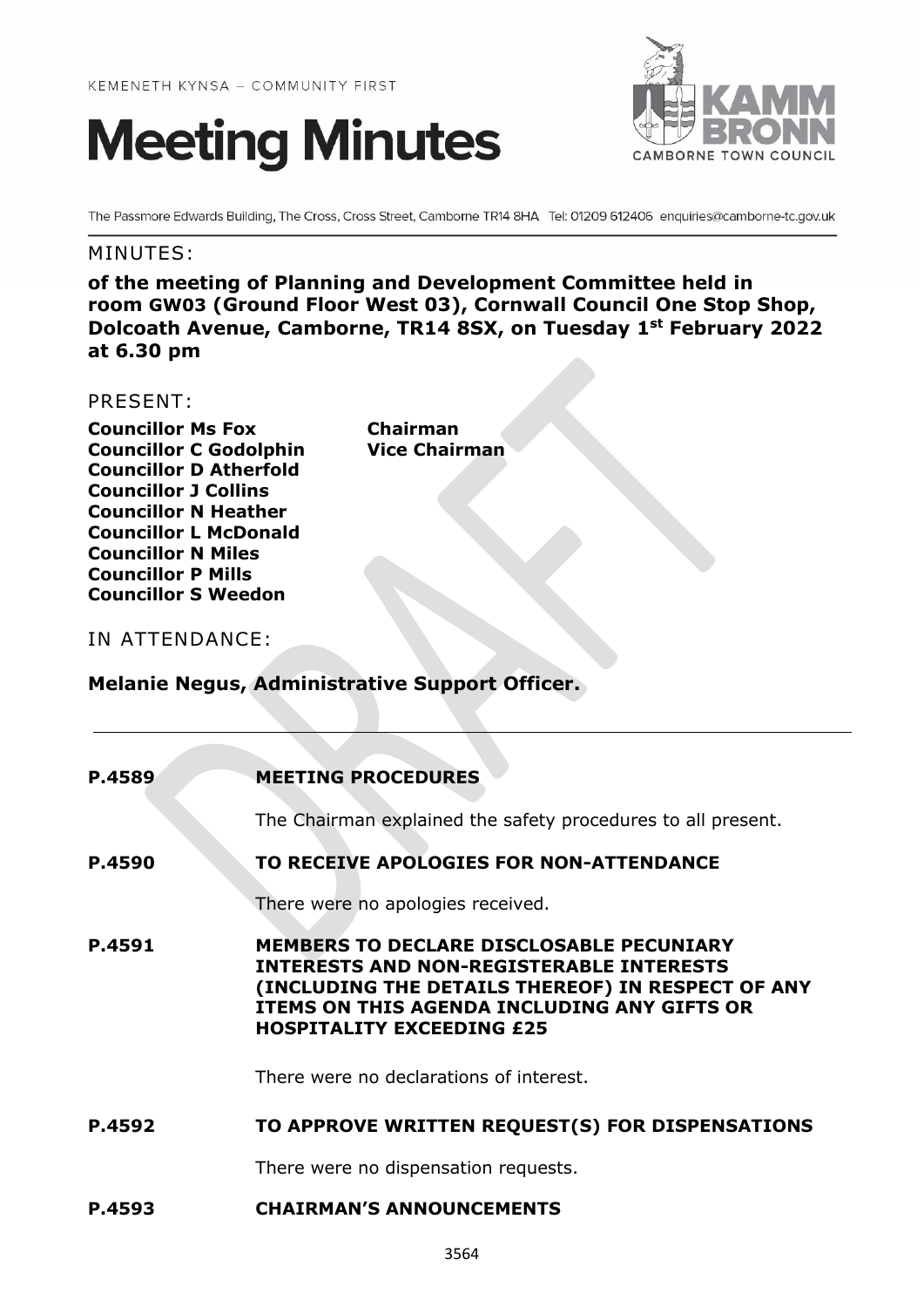The Chairman informed members that she had attended tree chomping training organised by Falmouth Town Council, and had found it very interesting.

### **P.4594 TO RECEIVE AND APPROVE THE MINUTES OF THE MEETING OF THIS COMMITTEE HELD ON THE 11th JANUARY 2022 AND THE CHAIRMAN TO SIGN THEM**

### **P.4594.2 RESOLVED: that the minutes of the meeting of the Planning and Development Committee held on the 11th January 2022 were received, approved, and signed by the Chairman**

Proposed by Councillor Z Fox Seconded by Councillor C Godolphin

On a vote being taken the matter was approved unanimously by those entitled to vote.

### **P.4595 MATTERS ARISING, FOR INFORMATION ONLY, WHERE NOT INCLUDED BELOW**

There were no matters arising.

### **P.4596 TO CONSIDER APPENDIX 1 PLANNING APPLICATIONS RECEIVED FROM CORNWALL COUNCIL AND DEALT WITH UNDER THE DELEGATED PROCEDURE IN ACCORDANCE WITH MINUTE P.3280.3**

The Committee considered the recommendations of the Chairman and Vice Chairman for Appendix 1 Applications and it was duly proposed and seconded that Cornwall Council be advised accordingly.

### **P.4596.2 RESOLVED: that Camborne Town Council respond to Cornwall Council that it had no objection to Planning Applications 22/015 (PA22/00222), 22/016 (PA21/12167), and 22/017 (PA22/00490)**

Proposed by Councillor Z Fox Seconded by Councillor C Godolphin

On a vote being taken the matter was approved unanimously.

**P.4597 PUBLIC PARTICIPATION (SUBJECT TO STANDING ORDER 3e MEMBERS OF THE PUBLIC ARE PERMITTED TO MAKE REPRESENTATIONS, ANSWER QUESTIONS AND GIVE EVIDENCE IN RESPECT OF ANY ITEM OF BUSINESS INCLUDED IN THE AGENDA, UP TO A MAXIMUM OF FIFTEEN MINUTES)**

> **TO CONSIDER APPENDIX 2 PLANNING APPLICATIONS RECEIVED FROM CORNWALL COUNCIL**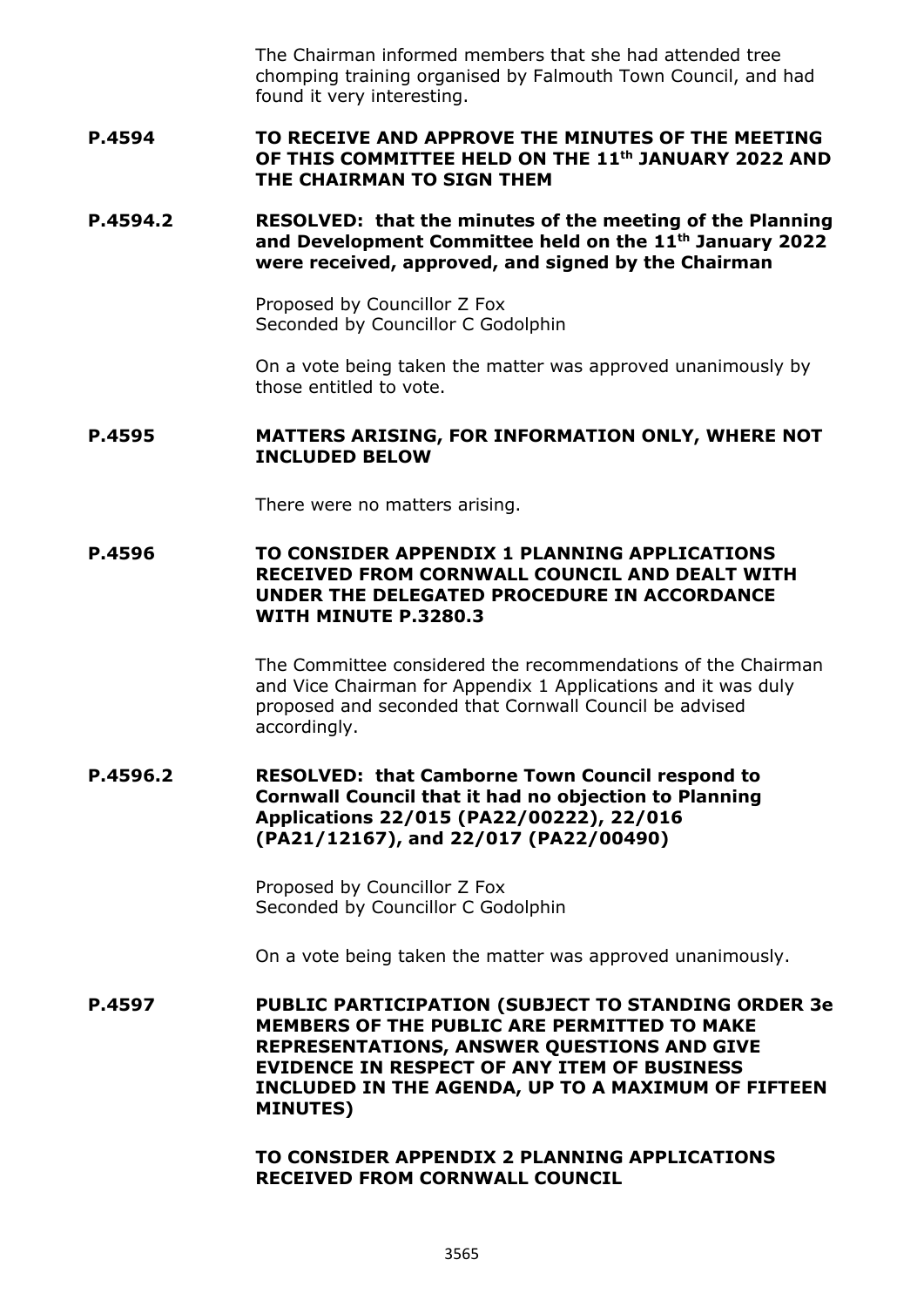**P.4597.2 RESOLVED: that Camborne Town Council responds to Cornwall Council that it has no objection to Planning Application 22/014 (PA22/00053)**

> Proposed by Councillor J Collins Seconded by Councillor Z Fox

On a vote being taken the matter was approved unanimously.

# **P.4597.3 RESOLVED: that Camborne Town Council responds to Cornwall Council that it has no objection to Planning Application 22/018 (PA21/11644)**

Proposed by Councillor J Collins Seconded by Councillor Z Fox

On a vote being taken the matter was approved by a majority.

#### **P.4598 TO ADDRESS ADDITIONAL PLANNING APPLICATIONS RECEIVED AFTER AGENDA COMPILED**

| 22/019<br>PA21/12785<br>Proposed dwelling, garage, annexe and<br>associated works<br>The Vicarage, 1 Mill Road, Penponds, TR14 0QH<br>Mr A Kilpin                                                                                     |
|---------------------------------------------------------------------------------------------------------------------------------------------------------------------------------------------------------------------------------------|
| 22/020<br>PA22/00732<br>Works to a tree in a conservation area, works<br>are to a Magnolia tree - crown reduction and<br>thinning as it is nearly as tall as the home<br>Chalons, Tehidy Road, Camborne, TR14 8TA<br>Mr Telfer Rowe   |
| 22/021<br>PA21/12347<br>Refurbishment of existing cottage, replacement<br>garage, replacement Porch, removal of existing<br>rear extension and construction of new two-<br>storey rear extension and single-storey side<br>extension. |
| Rose Cottage, Carn Entral, Camborne, TR14<br>9AH                                                                                                                                                                                      |
| Mr Nathan Stone                                                                                                                                                                                                                       |
| 22/022<br>PA22/00449<br>Extension and renovation of the CRFC Grand<br>Stand to include internal alterations and roof<br>replacement.                                                                                                  |
| Camborne Rugby Football Club, Recreation<br>Ground, Crane Road, Camborne                                                                                                                                                              |
| Camborne Rugby Football Club                                                                                                                                                                                                          |
|                                                                                                                                                                                                                                       |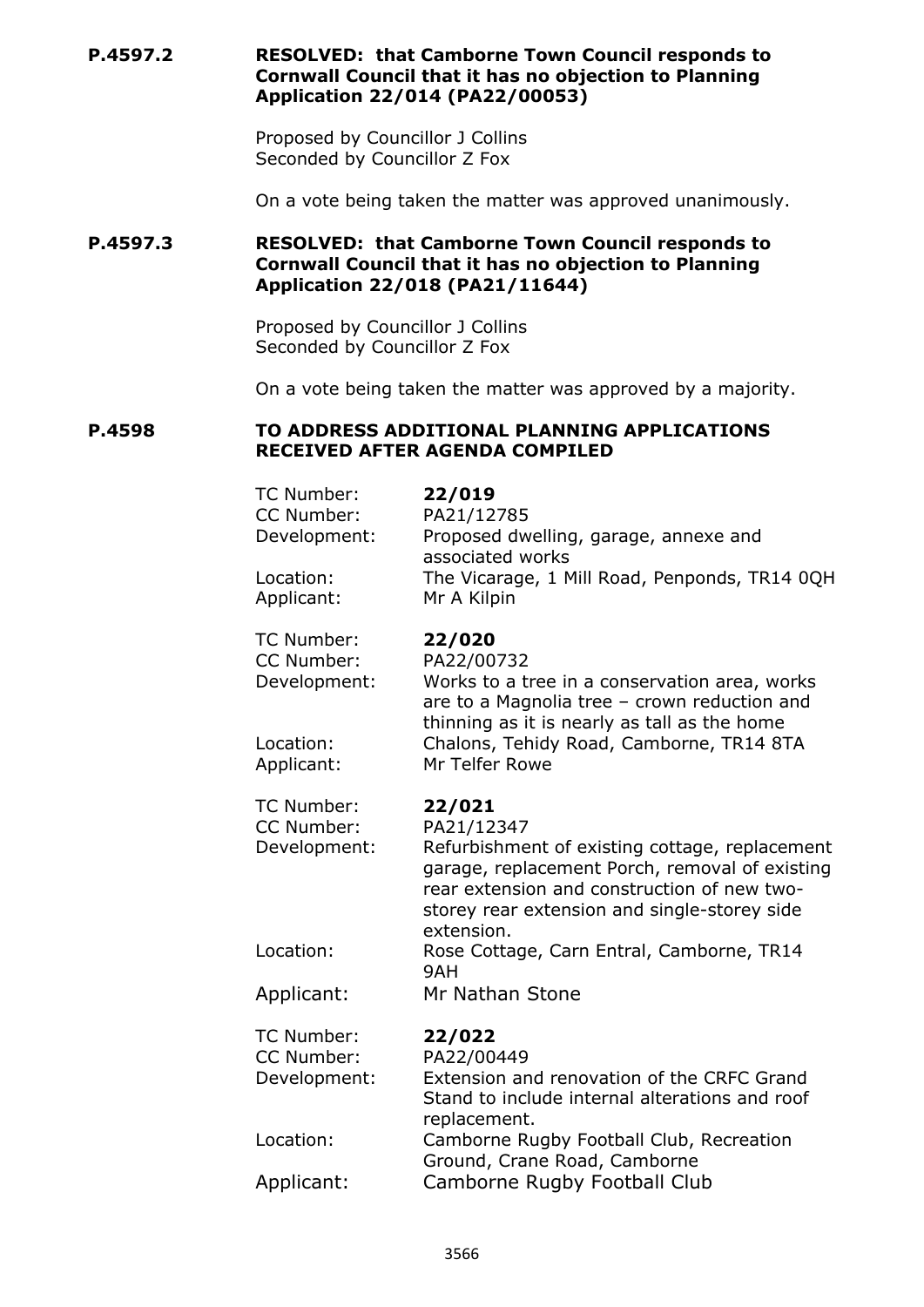| TC Number:   | 22/023                                       |
|--------------|----------------------------------------------|
| CC Number:   | PA22/00556                                   |
| Development: | Alterations to existing garages and store to |
|              | form annexe.                                 |
| Location:    | Bronwens Dairy, 74 Newton Road, Troon,       |
|              | Camborne                                     |
| Applicant:   | Mr and Mrs A Smith                           |

### **P.4598.2 RESOLVED: that Camborne Town Council responds to Cornwall Council that it has no objection to Planning Application 22/019 (PA21/12785); subject to the Annexe being tied to the main dwelling, for family use only**

Proposed by Councillor C Godolphin Seconded by Councillor J Collins

On a vote being taken the matter was approved unanimously.

# **P.4598.3 RESOLVED: that Camborne Town Council responds to Cornwall Council that it has no objection to Planning Application 22/020 (PA22/00732)**

Proposed by Councillor C Godolphin Seconded by Councillor S Weedon

On a vote being taken the matter was approved unanimously.

**P.4598.4 RESOLVED: that Camborne Town Council responds to Cornwall Council that it recommends refusal of Planning Application 22/021 (PA21/12347); due to the scale, bulk and style. The proposed works are insensitive, overbearing, inappropriate in a World Heritage Site, and not in keeping with the locality**

> Proposed by Councillor Z Fox Seconded by Councillor S Weedon

On a vote being taken the matter was approved by a majority. Councillors C Godolphin and J Collins asked to be recorded as voting against the motion.

### **P.4598.5 RESOLVED: that Camborne Town Council responds to Cornwall Council that it has no objection to Planning Application 22/022 (PA22/00449)**

Proposed by Councillor C Godolphin Seconded by Councillor D Atherfold

On a vote being taken the matter was approved unanimously.

**P.4598.6 RESOLVED: that Camborne Town Council responds to Cornwall Council that it has no objection to Planning Application 22/023 (PA22/00556); subject to the Annexe being tied to the main dwelling, for family use only**

> Proposed by Councillor Z Fox Seconded by Councillor L McDonald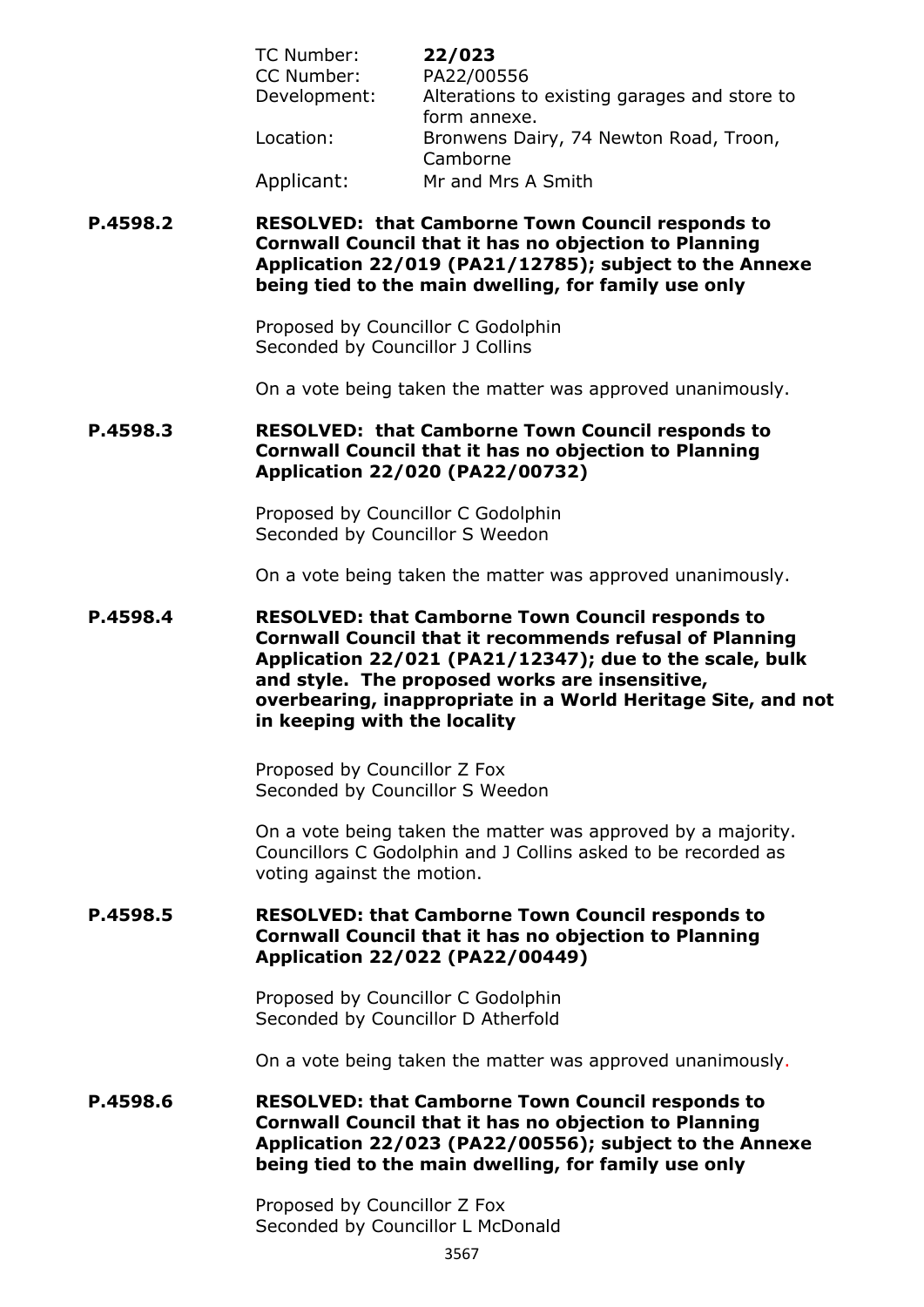On a vote being taken the matter was approved unanimously.

**P.4599 TO RECEIVE A REPORT ON PLANNING APPLICATIONS REVIEWED BY THE PLANNING COMMITTEE FOLLOWING ADDITIONAL INFORMATION RECEIVED FROM CORNWALL COUNCIL PLANNING OFFICERS IN ACCORDANCE WITH P.4113.2**

> Cornwall Council Planning Department asked that the Town Council re-visit their decision on planning application 21/195 (PA21/10861). Proposed demolition of existing conservatories and garage. Erection of two-storey extension and new garage building. 36 Basset Road, Camborne, TR14 8SL. The majority of responses received from Councillors for submission to Cornwall Council were 'Agree to Disagree'.

### **P.4599.2 RESOLVED: that a report on planning applications reviewed by the Planning Committee following additional information received from Cornwall Council Planning Officers in accordance with P.4113.2, was received**

Proposed by Councillor Z Fox Seconded by Councillor D Atherfold

On a vote being taken the matter was approved by a Majority.

### **P.4600 TO RECEIVE PLANNING APPLICATIONS FROM CORNWALL COUNCIL FOR WORKS WHICH CORNWALL COUNCIL WILL DECIDE UNDER DELEGATED AUTHORITY AND AGREE ANY COMMENTS IN ACCORDANCE WITH P.3365.2**

There were no such applications.

### **P.4601 TO RECEIVE NOTIFICATION OF PLANNING APPLICATIONS TO BE DECIDED BY CORNWALL COUNCIL PLANNING COMMITTEE**

TC Number: **21/119**  CC Number: PA21/05214 Development: Proposed residential development comprising of 26 new dwellings. Location: Land at Laity Road, Troon, Camborne Grid Ref: 165998/3799 Sent to: Councillor Z Fox Comment Submission Date: 02.02.2022 Committee Dec: Refusal

The Chairman informed members that the meeting of the West Area Sub Committee on  $7<sup>th</sup>$  February would be addressing the above application. She would be attending to put the Town Council's objections forward.

There being no further business the Chairman closed the meeting at 7.01 pm.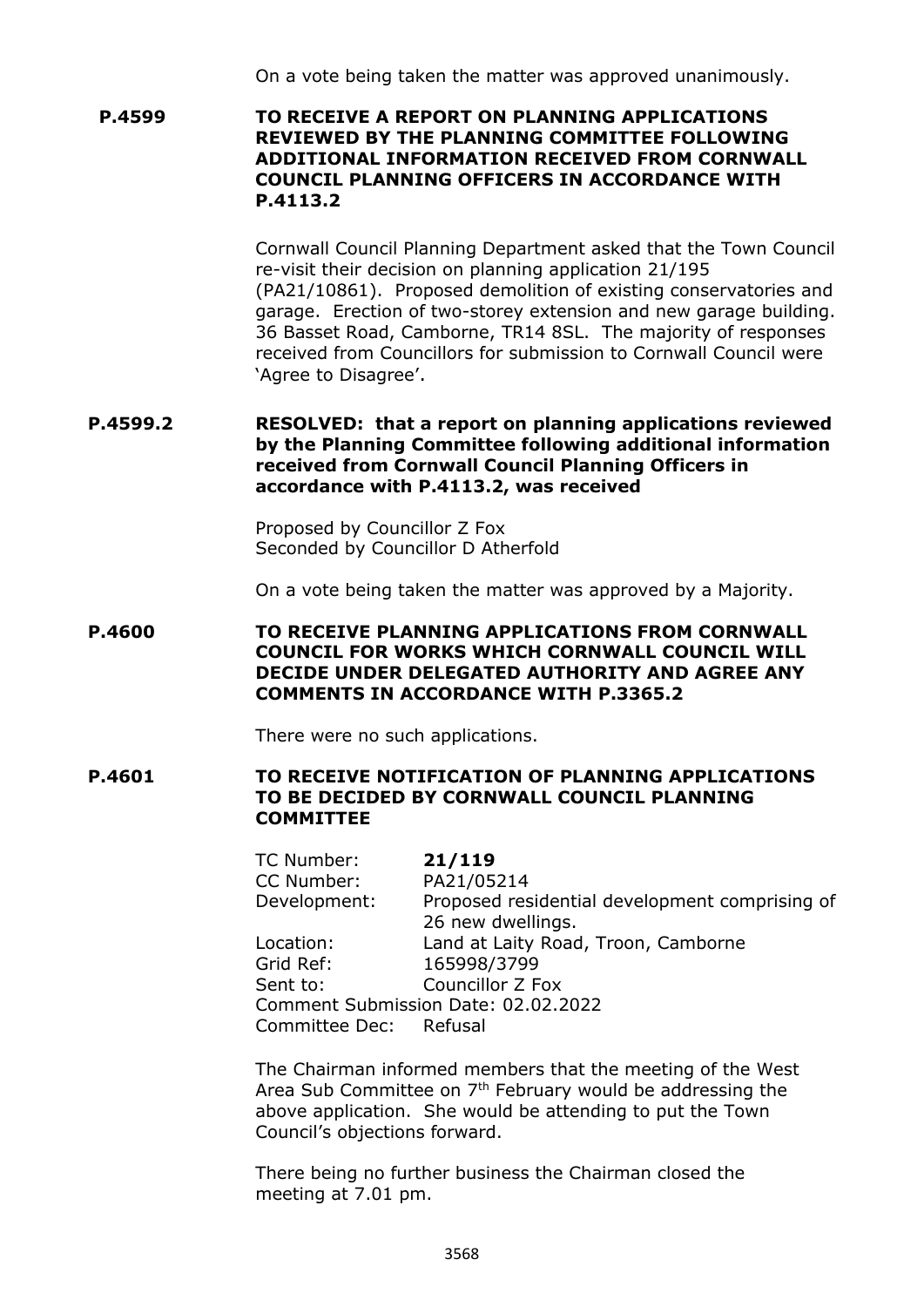# **APPENDIX 1**

TC Number: **22/015**  CC Number: PA22/00222 Development: Renovations and single storey extension. Location: Chy an Gweath, Killivose, Camborne, TR14 9LG Comment Submission Date: 02.02.22<br>Comm Decision: No objection. Comm Decision:

| TC Number:                        | 22/016                                                                                                  |
|-----------------------------------|---------------------------------------------------------------------------------------------------------|
| CC Number:                        | PA21/12167                                                                                              |
| Development:                      | Retrospective permission for the repair and improvements to the<br>existing car park at Kehelland Trust |
| Location:                         | Kehelland Farm, Kehelland, Camborne, TR14 0DD                                                           |
| Comment Submission Date: 02.02.22 |                                                                                                         |
| Comm Decision: No objection.      |                                                                                                         |

| TC Number:                   | 22/017                                                                                   |
|------------------------------|------------------------------------------------------------------------------------------|
| CC Number:                   | PA22/00490                                                                               |
| Development:                 | Two storey side extension to accommodate ancillary<br>accommodation for a family member. |
| Location:                    | Little Pendarves, Killivose, Camborne, TR14 9LJ                                          |
| Grid Ref:                    | 164524 / 38589                                                                           |
| Applicant:                   | Mr & Mrs Tudor                                                                           |
|                              | Comment Submission Date: 02.02.2022                                                      |
| Comm Decision: No objection. |                                                                                          |

# **APPENDIX 2**

| 22/014                                                      |  |
|-------------------------------------------------------------|--|
| PA22/00053                                                  |  |
| Application for Permission in Principle for a new dwelling. |  |
| Land rear of 5-7 North Parade, Camborne, TR14 8BJ           |  |
| Councillor J P Collins                                      |  |
| Comment Submission Date: 02.02.22                           |  |
| Comm Decision: No objection.                                |  |
|                                                             |  |

| TC Number:                   | 22/018                                                                       |
|------------------------------|------------------------------------------------------------------------------|
| CC Number:                   | PA21/11644                                                                   |
| Development:                 | Regularisation of converted garage into annexe (also for holiday<br>let use) |
| Location:                    | Wheal Cottage, 1 West Seton, Camborne, Cornwall                              |
| Sent To:                     | Councillor Z Fox                                                             |
|                              | Comment Submission Date: 02.02.22                                            |
| Comm Decision: No objection. |                                                                              |

# **AGENDA ITEM 11**

| TC Number:   | 22/019                                                                    |
|--------------|---------------------------------------------------------------------------|
| CC Number:   | PA21/12785                                                                |
| Development: | Proposed dwelling, garage, annexe and associated works.                   |
| Location:    | The vicarage, 1 Mill Road, Penponds, TR14 0QH                             |
|              | Comment Submission Date: 02.02.22                                         |
|              | Comm Decision: No objection; subject to the Annexe being tied to the main |
|              | dwelling, for family use only.                                            |